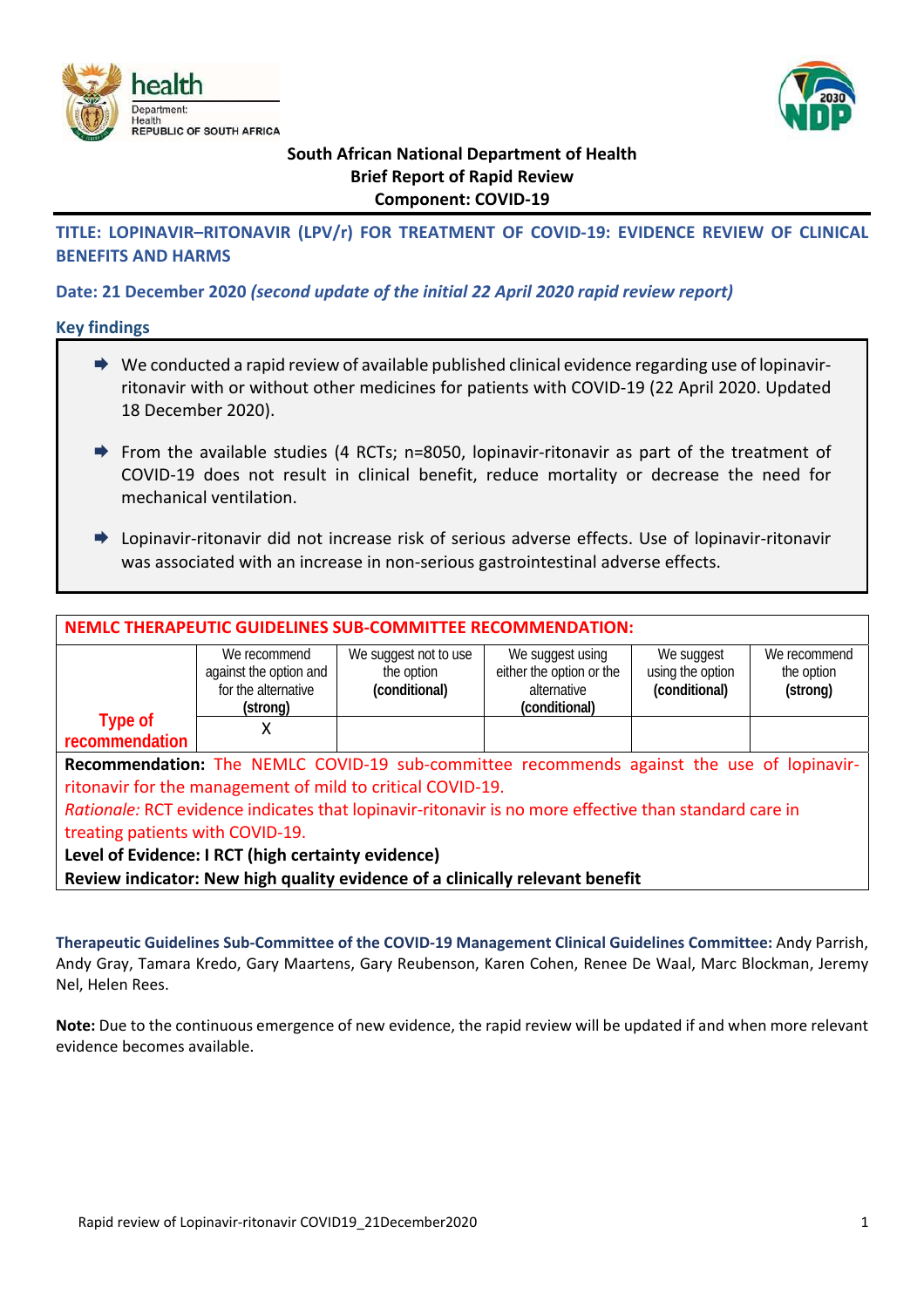### **BACKGROUND**

The COVID‐19 pandemic continues to spread, and there is an urgent need for medicines effective against the SARS CoV‐2 virus.

Lopinavir a potent inhibitor of HIV‐1 protease, is used in the treatment of HIV infection in combination with ritonavir (1). There is in vitro and observational data suggesting that lopinavir‐ritonavir (LPV/r) may have been of some benefit in treating the 2003 severe acute respiratory syndrome (SARS) and Middle East Respiratory Syndrome coronavirus (MERS‐CoV), but data from randomized studies is lacking (2–8). When used in management of HIV, LPV/r is generally well tolerated, but gastrointestinal adverse effects are common (9,10).

LPV/r has been suggested as an option for treating COVID‐19. We reviewed current evidence for efficacy and harms of LPV/r in treating patients with confirmed COVID‐19.

**RESEARCH QUESTION:**  Should lopinavir‐ritonavir be used for the management of COVID‐19 in ambulant and hospitalised patients?

### **METHODS**

We conducted an initial rapid review of the evidence including systematic searching on two electronic databases (Epistemonikos and PubMed). The search strategy is shown in Appendix 1. Screening of records and data extraction was conducted by one reviewer (ST), with data extraction reviewed and checked by another reviewer (KC). Relevant records were extracted in a narrative table of results. We included systematic reviews and randomised controlled trials (RCTs) aligned to the PICO (Population, Intervention, Comparators, Outcomes) framework in the evidence synthesis.

An updated search was undertaken on the 18 December 2020 of two trials registers (ST, TL) for planned and ongoing trials, www.clinicaltrials.gov and the COVID‐19 specific register of studies and guidelines, www.covid‐nma.com The latter database includes a register of living (regularly updated) systematic reviews of interventions for COVID‐19.

# **Eligibility criteria for review**

*Population:* Ambulant and hospitalised patients with confirmed COVID‐19, no restriction to age.

*Intervention:* LPV/r either alone or in combination with other medicines. No restriction on dose, frequency.

*Comparators:* Any (standard of care/placebo or active comparator).

*Outcomes:* Mortality; duration of hospitalisation; progression to hospitalisation; proportion with negative SARS‐CoV‐ 2 PCR on nasopharyngeal swab at chosen time point(s) post-diagnosis; time to negative SARS-CoV2 PCR on nasopharyngeal swab; progression to ICU admission; progression to mechanical ventilation; duration of ICU stay; duration of mechanical ventilation; adverse events, adverse reactions.

# **RESULTS**

Results of the search: In the updated search on 18 December 2020, 42 records of systematic reviews and RCTs were identified. The living systematic review of COVID‐19 studies from the https://covid‐nma.com/the‐project/ (updated 20 November 2020) included four RCTs (Cao 2020 ,Yueping Li 2020, Pan 2020 and Horby 2020) (11–14) and compared LPV/r with standard of care (SoC) and supersedes all other reviews of RCTs. In clinicaltrials.gov we identified 51 ongoing trials.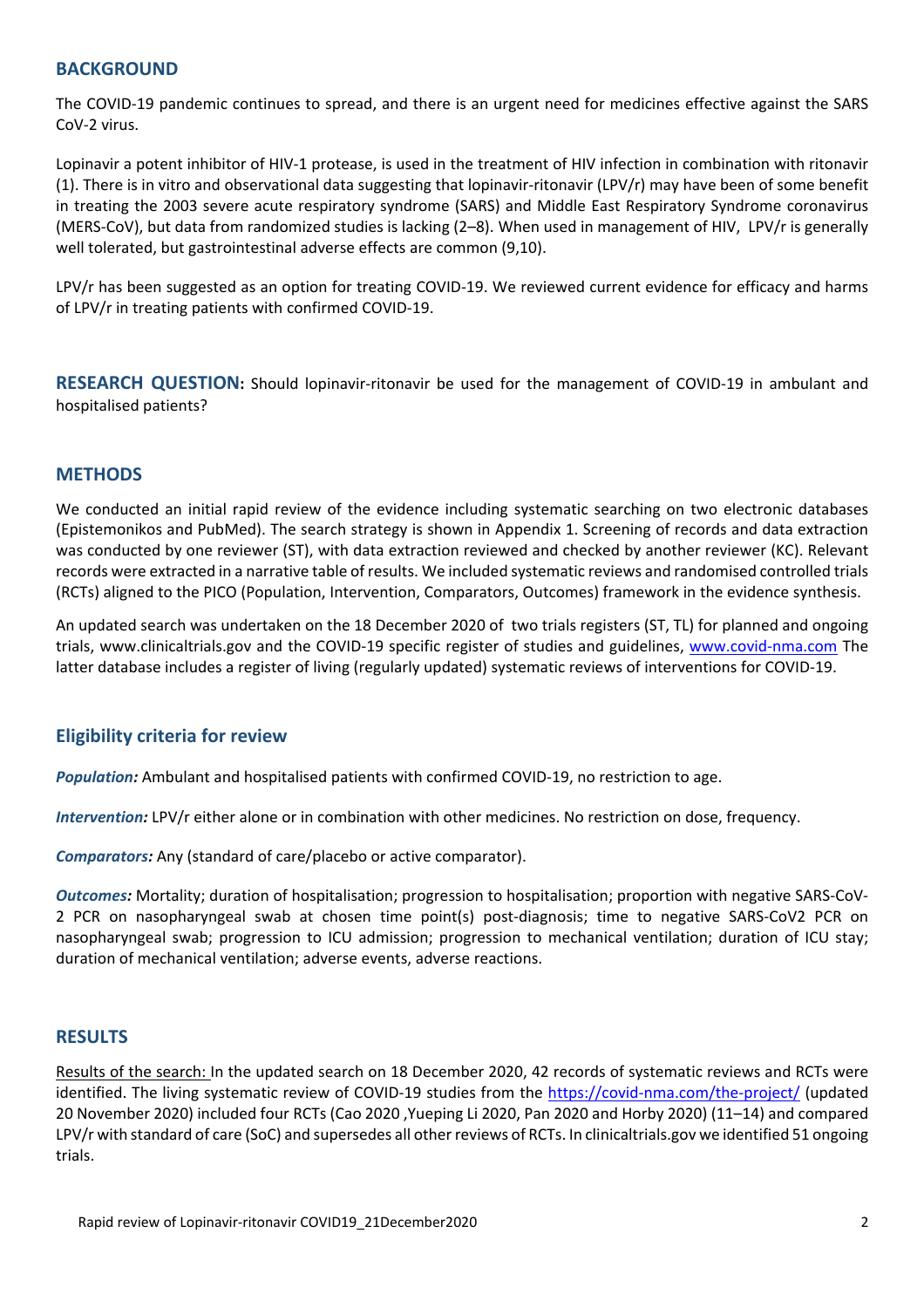Included studies: Two trials (Cao 2020 and Yueping Li 2020) were conducted in China. Pan 2020 was conducted in 30 countries and Horby 2020 conducted in the UK. The included trials are summarised in Table 1. Cao 2020 included severe adult cases (most required oxygen) (n = 199); Yueping Li 2020 included mild to moderate adult cases, few required oxygen or had pneumonia clinically or radiologically  $(n = 37)$ . In Horby 2020, 74% of participants were classified as having moderate/severe disease at study entry (about 62% in Pan 2020). Neither trial enrolled pregnant women and Horby 2020 removed age restriction during the trial. Both trials had a LPV/r (400/100 BD) arm compared to standard of care (SOC). The Yueping Li 2020 trial included a third arm with umifenovir, Pan 2020 additionally had remdesivir, hydroxychloroquine and interferon arms. Details on risk of bias are available in Table 1.

In the RCT by Cao et al, 2020, the primary endpoint was time to clinical improvement, which was a composite of either discharge from hospital or an improvement by two points on a 7 point ordinal scale ranging from discharged well through worsening stages of hospitalisation and pulmonary support. The investigators considered the trial underpowered after recruiting 160 patients and decided to stop recruitment at 199 patients. There was no difference between study arms in the primary endpoint (median time to clinical improvement 16 days, HR 1.31, 95% CI 0.95 to 1.85, p=0.09). This trial was underpowered to provide clear evidence on reduction in 28‐day mortality, ICU stay or duration of ventilation. There was no difference in the frequency of adverse events. Gastrointestinal adverse events were more commonly reported in the LPV/r group.

Yueping Li et al, 2020 (preprint in medrxiv.org) did not report on mortality, hospitalisation or other clinical endpoints we have specified. They report that the time to-negative conversion of SARS-CoV- 2 was similar in both groups, 8.5 days (IQR 3, 13) for LPV/r vs. 7.0 days (IQR 3, 10.5) for umifenovir vs. 4.0 days (IQR 3, 10.5) for standard treatment; p = 0.751. See Figure 2, mean difference between umifenovir and LPV/r was ‐1.07 (95%CI ‐4.79 to 2.65). Adverse events were more common in the LPV/r group. Five (23.8%) patients in the LPV/r group experienced adverse events including diarrhoea (n=3), loss of appetite (n=2) and elevation of ALT over 2.5‐fold upper normal limit (n=1). No apparent adverse events occurred in the umifenovir group or in the standard treatment group. The relative risk estimates of adverse event occurrence had high imprecision, RR 0.12 (95%CI 0.01, 1.98).

The Recovery trial reported 374 (23%) patients in the LPV/r and 767 (22%) patients in the usual care arms died within 28 days (rate ratio 1∙03, 95% CI 0∙91–1∙17; p=0∙60). Results were consistent across all prespecified subgroups of patients. For patients not on invasive mechanical ventilation at study entry, proportions reaching the composite endpoint of invasive mechanical ventilation or death were similar (risk ratio 1∙09, 95% CI 0∙99–1∙20; p=0∙092). There was no significant difference in time until discharge alive from hospital or the proportion of patients discharged from hospital alive within 28 days among the LPV/r and usual care arms. Among patients not on invasive mechanical ventilation at baseline, there was no significant difference in the proportion who met the composite endpoint of invasive mechanical ventilation or death (risk ratio 1∙09, 95% CI 0∙99–1∙20). Occurrence of specific adverse events like renal dialysis or haemofiltration or occurrence of new cardiac arrythmias was similar across the two arms.

In the WHO Solidarity trial, LPV/r did not reduce mortality, overall or in any subgroup, compared to control (rate ratio 1.00; 95% CI 0.79 ‐ 1.25). Remdesivir (rate ratio 0.95; 0.81 – 1.11), hydroxychloroquine (rate ratio 1.19; 95%CI 0.89 – 1.59) and interferon regimes (rate ratio 1.16; 95%CI 0.96 – 1.39) also had little or no effect in reducing mortality of these hospitalized patients with COVID‐19. Similar lack of effect for all drugs was reported for reduced initiation of ventilation or hospitalization duration.

# Effects of the intervention:

Table 2 summarizing these findings is extracted from a living systematic review of COVID-19 studies from the https://covid-nma.com/the-project/ date: 21 December 2020).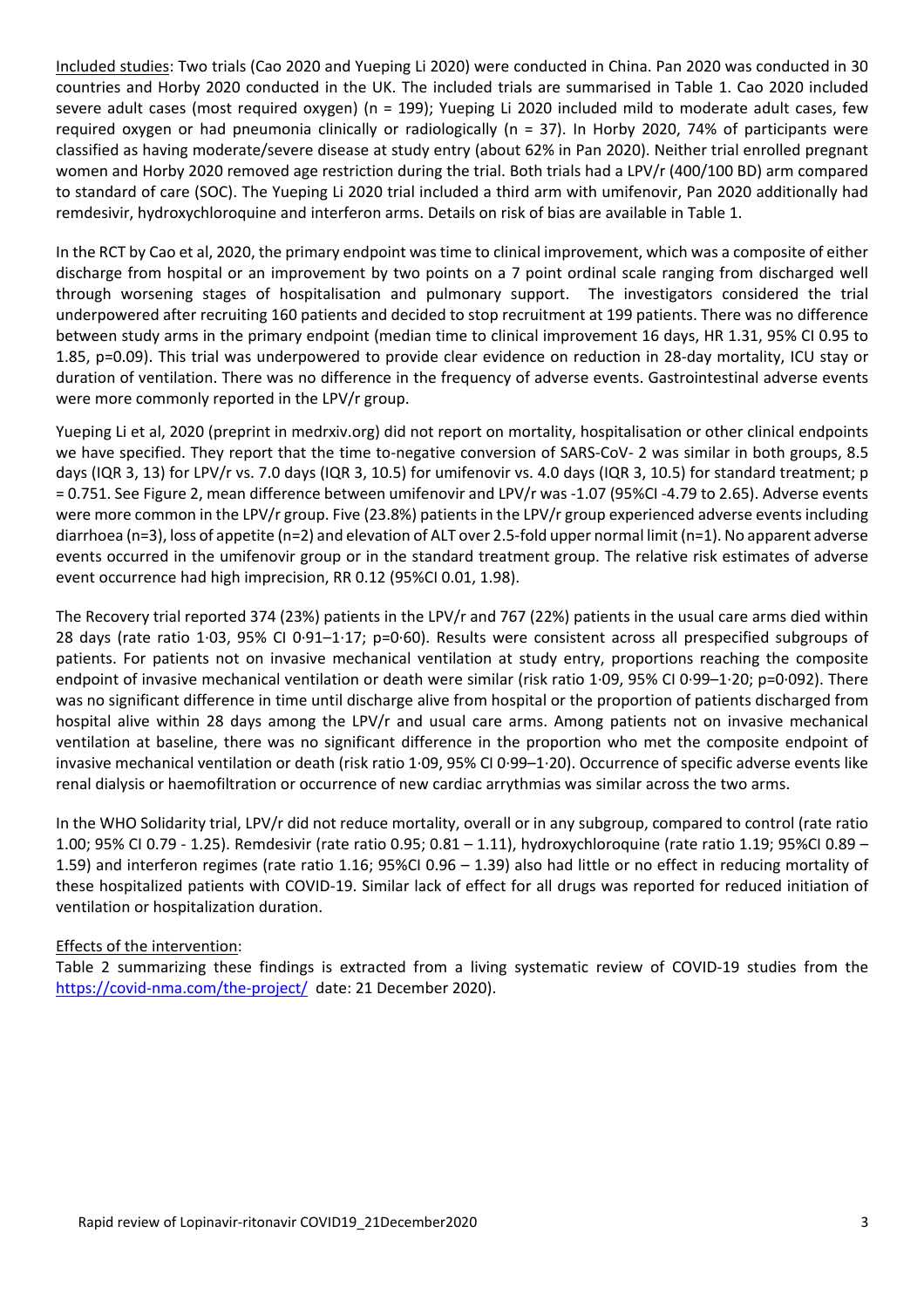#### **Table 2 Summary of findings ‐ Lopinavir + Ritonavir compared to Standard Care for Mild/Moderate/Severe COVID‐19**

| <b>Outcomes</b>                                | Anticipated absolute<br>effects (95%): Risk<br>with SoC | Anticipated absolute<br>effects (95%) - Risk<br>with LPV/r | <b>Relative Ratio</b><br>$(95\%CI)$   | No. of<br>participants<br>(studies) | Certainty of the<br>evidence<br>(GRADE)              |
|------------------------------------------------|---------------------------------------------------------|------------------------------------------------------------|---------------------------------------|-------------------------------------|------------------------------------------------------|
| Viral negative conversion D7                   | 341 per 1,000                                           | 334 per 1,000<br>(222 to 505)                              | RR 0.98<br>$(0.65 \text{ to } 1.48)$  | 181 (2 RCTs)                        | $\bigoplus$ $\bigodot$ $\bigodot$<br><b>VERY LOW</b> |
| Clinical improvement D7                        | 20 per 1,000                                            | 61 per 1,000<br>(13 to 293)                                | RR 3.03<br>$(0.63 \text{ to } 14.65)$ | 199 (1 RCT)                         | $\bigoplus$ ( ) ( ) ( )<br><b>VERY LOW</b>           |
| Clinical improvement D14-D28                   | 697 per 1,000                                           | 718 per 1,000<br>(641 to 802)                              | RR 1.03<br>$(0.92 \text{ to } 1.15)$  | 5228 (2 RCTs)                       | $\oplus$ $\oplus$ $\odot$<br>LOW                     |
| WHO progression score<br>(level 6 or above) D7 | 291 per 1,000                                           | 250 per 1,000<br>(154 to 401)                              | RR 0.86<br>$(0.53 \text{ to } 1.38)$  | 250 (2 RCTs)                        | $\bigoplus$ $\bigodot$ $\bigodot$<br><b>VERY LOW</b> |
| WHO progression score<br>(level 7 or above) D7 | 94 per 1,000                                            | 101 per 1,000<br>(47 to 216)                               | RR 1.07<br>$(0.50 \text{ to } 2.30)$  | 250 (2 RCTs)                        | $\bigoplus$ $\bigodot$ $\bigodot$<br><b>VERY LOW</b> |
| All-cause mortality D7                         | 60 per 1,000                                            | 43 per 1,000<br>(14 to 132)                                | RR 0.72<br>$(0.24 \text{ to } 2.20)$  | 250 (2 RCTs)                        | $\bigoplus$<br><b>VERY LOW</b>                       |
| All-cause mortality D14-28                     | 191 per 1,000                                           | 195 per 1,000<br>(176 to 214)                              | RR 1.02<br>$(0.92 \text{ to } 1.12)$  | 8050 (4 RCTs)                       | $\oplus$ $\oplus$ $\oplus$<br><b>HIGH</b>            |
| Adverse events D14-D28                         | 419 per 1,000                                           | 1000 per 1,000<br>$(88 \text{ to } 1,000)$                 | RR 2.39<br>$(0.21 \text{ to } 27.57)$ | 250 (2 RCTs)                        | $\bigoplus$ $\bigcirc$ $\bigcirc$<br><b>VERY LOW</b> |
| Serious adverse events<br>D14-D28              | 274 per 1,000                                           | 167 per 1,000<br>(104 to 274)                              | RR 0.61<br>$(0.38 \text{ to } 1.00)$  | 250 (2 RCTs)                        | $\oplus$ OO<br>LOW                                   |

‐ *Mortality day 14‐28:* There is no difference to mortality with LPV/R compared to standard of care in patients with mild/ severe COVID‐19 (RR 1.02 (95% CI 0.92 to 1.12), 4 trials, 8050 patients, high certainty evidence)

- ‐ *Duration of hospitalisation:* this outcome was not reported
- ‐ *Progression to hospitalisation:* this outcome was not reported
- ‐ *Proportion with negative SARS‐CoV‐2 PCR on nasopharyngeal swab at chosen time point(s) post‐diagnosis:* There is uncertainty about the effect of LPV/r compared to standard of care for viral negative conversion at day 7 – (RR 0.98 (95% CI 0.65 to 1.48), 2 trials, 181 patients, very low certainty evidence).
- ‐ *Time to negative SARS‐CoV2 PCR on nasopharyngeal swab:* this outcome was not reported
- ‐ *Duration of ICU stay:* this outcome was not reported
- ‐ *Duration of mechanical ventilation:* this outcome was not reported
- ‐ *Adverse events day 14‐28:* There may be an increase in adverse events when LPV/r is used compared to standard of care – (RR 2.39; 95% CI 0.21 to 27.57), 2 trials, 250 patients, very low certainty evidence).
- ‐ *Serious adverse events:* There may be a slight decrease in serious adverse events when LPV/r is used compared to standard of care (RR 0.61;95% CI 0.38 to 1.00), 2 trials, 250 patients, low certainty evidence)

# **CONCLUSION**

Adding LPV/r to treatment for COVID‐19 patients has little effect on mortality at day 14‐28 and probably makes little or no difference to clinical improvement at day 14. The effect of LPV/r on other outcomes such as WHO progression score 6 or 7 or above at day 7 is uncertain. Considering the balance of benefits and harms, there is no added benefit and lopinavir/ ritonavir are not recommended for use in ambulant or hospitalised patients with COVID‐19.

Currently there are at least 51 registered RCTs evaluating LPV/r in COVID‐19 treatment (alone or with other antivirals, antibacterials or interferons) – see appendix 2. This review will continue to be updated as more relevant studies are completed and published.

**Reviewer:**  Simbarashe Takuva: Perinatal HIV Research Unit, Faculty of Health Sciences, University of the Witwatersrand and School of Health Systems and Public Health, Faculty of Health Sciences, University of Pretoria**.** 

**Secondary reviewer:** Tamara Kredo: Cochrane South Africa, South African Medical Research Council).

**Additional reviewers:**  Trudy Leong: National Department of Health, Affordable Medicines – Essential Drugs Programme, South Africa; Karen Cohen: Division of Clinical Pharmacology, Department of Medicine, Groote Schuur Hospital, University of Cape Town.

**Declaration of interests:** ST, TK, TL and KC have no interests to declare in respect of LPV/r.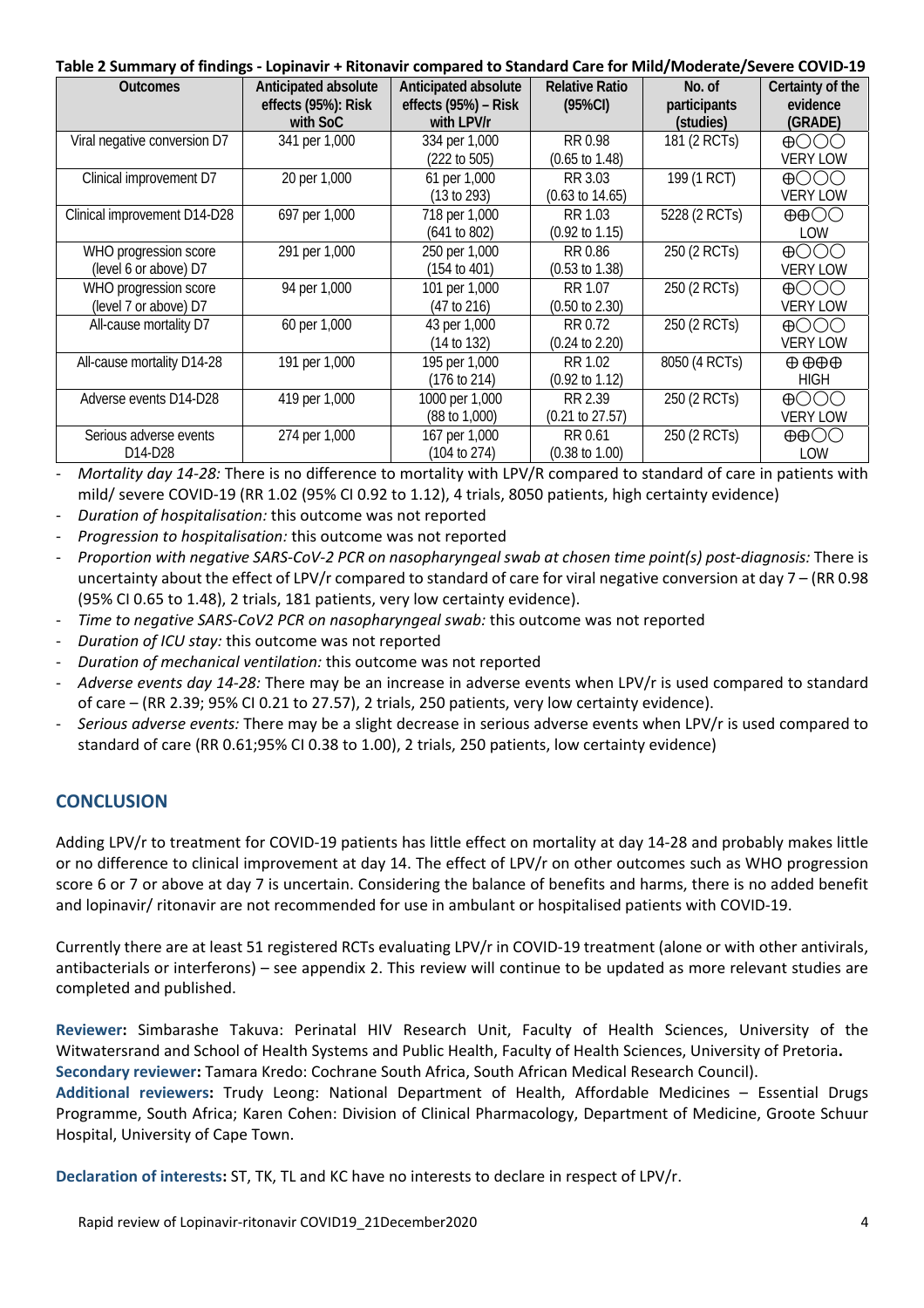### **Table 1 Summary of included studies**

| <b>Citation</b>  | Study design   | Population                                          | Intervention and                      | <b>Main Findings</b>                                | <b>Comments</b>                                                |
|------------------|----------------|-----------------------------------------------------|---------------------------------------|-----------------------------------------------------|----------------------------------------------------------------|
|                  |                |                                                     | Comparator                            |                                                     |                                                                |
| Cao et al 2020   | Randomised     | Adults hospitalised with                            | LPV/r (400/100mg 12                   | LPV + SoC vs SoC only:                              | . The trial included was a small single center open-label      |
| (12)             | Controlled     | severe COVID-19 at single                           | hourly) + Standard of                 |                                                     | study (Cao, 2020).                                             |
|                  | Trial (single- | hospital centre in China                            | Care (SoC) ( $n=99$ ) vs              | Mortality: RR 0.77 (95% CI 0.45 to 1.33); 57 less   | • This cohort of severely ill patients with advanced disease   |
|                  | centre in      | $(n=199)$                                           | SoC only $(n=100)$                    | patients per 1000 (95% CI 138 less to 75 more       | started treatment very late, this may have blunted             |
|                  | China)         |                                                     |                                       | patients); ns - ITT analysis                        | benefit and meaningful differences if any.                     |
|                  |                | Male and non-pregnant                               | (SoC included as                      |                                                     | . Risk of bias concerns with selection of reported results:    |
|                  |                | females ≥18 years; 60.3%                            | necessary, supplemental               | Mechanical ventilation or extracorporeal            | Multiple primary outcomes specified in the registry that       |
|                  |                | of the patients were men.                           | oxygen, noninvasive and               | membrane oxygenation (ECMO): RR 1.48 (95 % CI       | could be considered definitions of "time to clinical           |
|                  |                | Median age of patients was                          | invasive ventilation,                 | 0.43 to 5.09); 21 more patients per 1000            | improvement" is unclear (multiple definitions possible).       |
|                  |                | 58 years.                                           | antibiotic                            | (95% CI: 25 less to 176 more patients); ns - ITT    | Neither the protocol nor the statistical analysis plan were    |
|                  |                |                                                     | agents, vasopressor                   | analysis                                            | reported. Risk assessed to be "some concerns" for the          |
|                  |                | At enrollment 14.1% did                             | support, renal-                       |                                                     | outcomes: Time to clinical improvement. Mortality.             |
|                  |                | not require supplemental                            | replacement therapy,                  | Duration of hospitalisation: Average difference: 1  | Length of ICU stay. Length of stay hosp. Adverse and           |
|                  |                | oxygen, 69.8% required                              | and extracorporeal                    | day less (95% CI: 3 to 0 less) - ITT analysis       | serious adverse events.                                        |
|                  |                | supplemental oxygen,                                | membrane oxygenation                  |                                                     | · Overall judgement with regards to risk: Moderate. See        |
|                  |                | 15.6% required high flow                            | (ECMO))                               | Development of respiratory failure or acute         | breakdown below.                                               |
|                  |                | nasal canula/noninvasive                            |                                       | respiratory distress syndrome (ARDS): RR 0.56       | <b>Risk</b><br><b>Domain</b>                                   |
|                  |                | mechanical ventilation,                             | 11.1% (9.1% vs 13%)                   | (95% CI 0.32 to 0.99); 120 less patients per 1000   | Random sequence generation (selection bias)                    |
|                  |                | 0.5% required                                       | were receiving                        | (95% CI: 185 to 3 less patients); ns - per protocol | Allocation concealment (selection bias)                        |
|                  |                | extracorporeal membrane                             | interferon at enrolment.              | analysis                                            | Blinding of participants and personnel                         |
|                  |                | oxygenation and/or                                  |                                       |                                                     | (performance bias)                                             |
|                  |                | mechanical ventilation.                             | During the trial,                     | Serious adverse events: RR 0.62 (0.38 to 1.01); 123 | Blinding of outcome assessment (detection bias)                |
|                  |                |                                                     | systemic glucocorticoids              | less patients per 1000 (95% CI: 200 less to 3 more  | (clinical improvement)                                         |
|                  |                | Baseline demographics:<br>More patients with cancer | were administered in                  | patients); ns - per protocol analysis               | Blinding of outcome assessment (detection bias)                |
|                  |                | in LPV/r cohort.                                    | 33.7% study<br>participants (32.3% vs | Total adverse effects: Gastrointestinal adverse     | (viral titres)                                                 |
|                  |                |                                                     | 35.0%).                               | events including nausea, vomiting, and diarrhoea    | Incomplete outcome data (attrition bias)                       |
|                  |                |                                                     |                                       | were more common in lopinavir-ritonavir group       | Selective outcome reporting (reporting bias)                   |
|                  |                |                                                     | Treatment duration:                   | than in the standard-care group.                    | Key:                                                           |
|                  |                |                                                     | 14 days                               |                                                     | High risk<br>Moderate risk<br>Low risk                         |
|                  |                |                                                     |                                       | Viral loads: No difference between groups.          |                                                                |
| Yueping Li et al | Randomised     | Adult patients hospitalised                         | LPV (400/100mg BID);                  | <b>Primary outcome:</b>                             | • This study is not peer reviewed. This was an inadequately    |
| (preprint under  | Controlled     | with (mild to moderate)                             | $n=21$ vs                             | . Time to negative SARS-CoV2 PCR on                 | powered single center small study with no placebo              |
| peer-review)(14) | Trial (single- | COVID-19 (n=44)                                     | Umifenovir (200mg                     | nasopharyngeal swab in days - mean (SD), iTT        | group. The main outcome was a non-clinical endpoint            |
|                  | centre in      |                                                     | TID); $n=16$ vs                       | analysis:                                           | and it is unclear how this would relate to clinical            |
|                  | China)         | mild: mild clinical                                 | No antivirals (control);              | LPV: 9.0 (5.0); 95% CI 7.2 to 10.8 vs               | improvement.                                                   |
|                  |                | symptoms but no signs of                            | $n=7$                                 | Umifenovir: 9.1 (4.4); 95% CI 7.6 to 10.2 vs        | • Risk of bias concerns with selection of reported results: In |
|                  |                | pneumonia on imaging;                               |                                       | Control: 9.3 (5.2); 95% CI 6.7 to 11.9              | the clinical trial registry there are multiple dates of        |
|                  |                | moderate: fever,                                    |                                       | <b>Secondary outcomes:</b>                          | measurement for the primary outcomes, whilst in the            |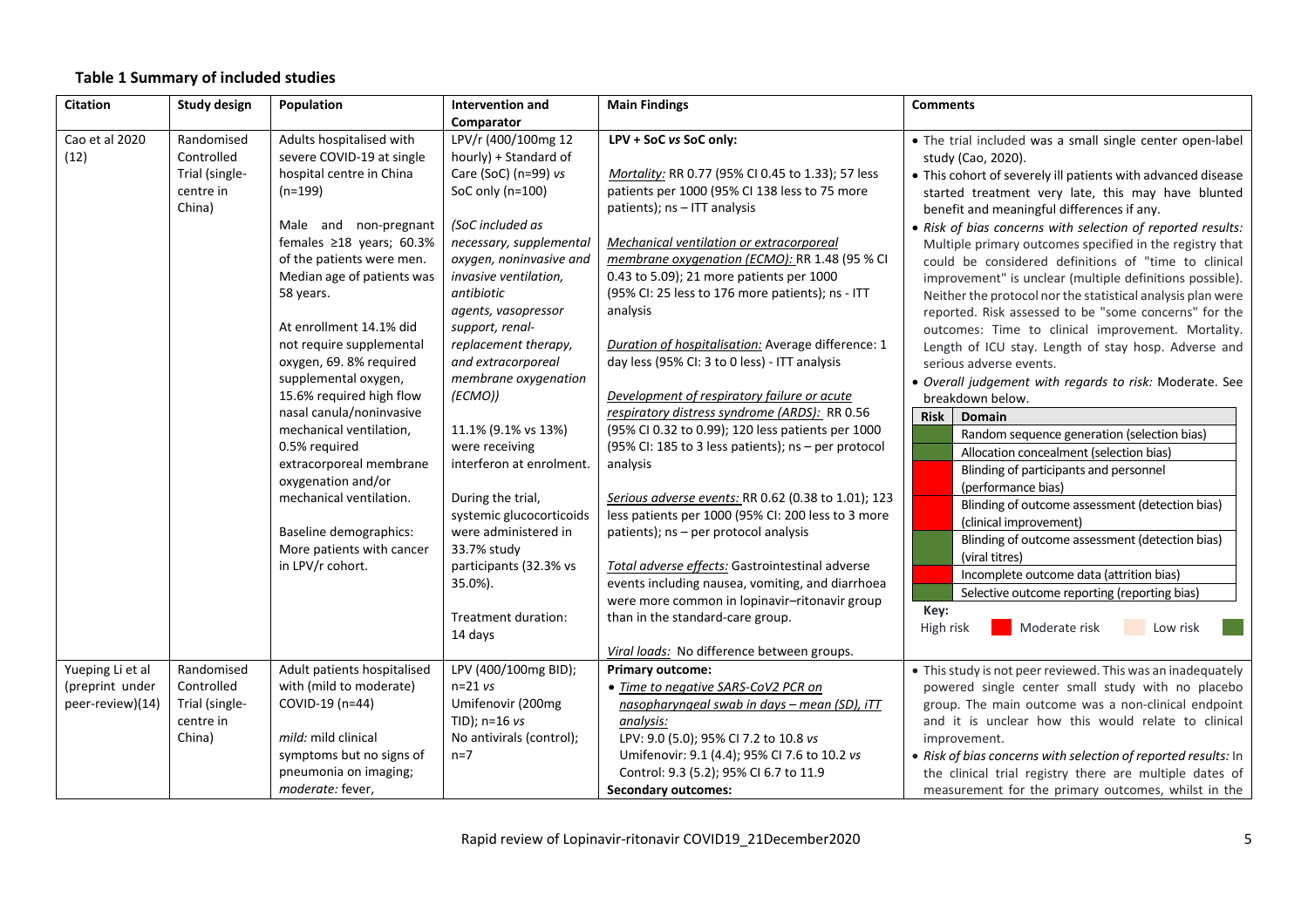|               |                | respiratory symptoms and    | Standard care (control) - | • Conversion rate from moderate to severe/critical | report only day 21 results are reported; and neither       |
|---------------|----------------|-----------------------------|---------------------------|----------------------------------------------------|------------------------------------------------------------|
|               |                | pneumonia on imaging.       | all three groups were     | clinical status (%):                               | protocol nor statistical analysis plan was reported.       |
|               |                |                             | treated with supportive   | LPV: 8/34(23.5%) vs                                | . Overall judgement with regards to risk: Low to moderate. |
|               |                | Severity: Mild: n=4 /       | care and effective        | Umifenovir: 3/35(8.6%) vs                          | See breakdown below.                                       |
|               |                | Moderate: n=40/ Severe:     | oxygen therapy as         | Control: 2/17(11.8%); p= 0.206                     | <b>Domain</b><br><b>Risk</b>                               |
|               |                | $n=0$                       | needed.                   |                                                    | Random sequence generation (selection bias)                |
|               |                |                             |                           | • At 14 days after initiating treatment: Rate of   | Allocation concealment (selection bias)                    |
|               |                | Mean age of 49.4 years (SD  | Treatment administered    | positive-to-negative conversion of SARS-CoV-2      | Blinding of participants and personnel                     |
|               |                | 14.9, range 27-79), 21 men  | for 7 to 14 days          | nucleic acid by pharyngeal swab (%):               | (performance bias)                                         |
|               |                | and 23 women.               |                           | LPV/r: 29/34(85.3%) vs                             | Blinding of outcome assessment (detection bias)            |
|               |                |                             |                           | Umifenovir: 32/35(91.4%) vs                        | (clinical improvement)                                     |
|               |                |                             |                           | Control: 13/17(76.5%), p=0.352 (no statistical     | Blinding of outcome assessment (detection bias)            |
|               |                |                             |                           | difference among groups)                           | (viral titres)                                             |
|               |                |                             |                           |                                                    | Incomplete outcome data (attrition bias)                   |
|               |                |                             |                           | • Adverse events:                                  | Selective outcome reporting (reporting bias)               |
|               |                |                             |                           | LPV/r: Overall 12 (35.3% patients experienced      | Key:                                                       |
|               |                |                             |                           | adverse events - diarrhea (9/34, 26.5%), loss of   | High risk<br>Moderate risk<br>Low risk                     |
|               |                |                             |                           | appetite (5/34, 14.7%) and ALT increased 2.5-      |                                                            |
|               |                |                             |                           | fold above the normal limit (1/21, 4.8%); SAE in a |                                                            |
|               |                |                             |                           | 79-year-old man with comorbid diabetes and         |                                                            |
|               |                |                             |                           | hypertension - severe diarrhea on day 3 and        |                                                            |
|               |                |                             |                           | withdrew from study.                               |                                                            |
|               |                |                             |                           |                                                    |                                                            |
|               |                |                             |                           | Umifenovir: Overall 5 (14.3%) patients             |                                                            |
|               |                |                             |                           | experienced adverse events - diarrhea (3/35,       |                                                            |
|               |                |                             |                           | 8.6%) and nausea (2/34, 5.9%).                     |                                                            |
|               |                |                             |                           |                                                    |                                                            |
|               |                |                             |                           | Control: No adverse events occurred in the         |                                                            |
|               |                |                             |                           | control group.                                     |                                                            |
| Pan H et al,  | Randomised     | Age ≥18 years, hospitalized | LPV/r, 800/200 mg         | All-cause mortality D14-28 (LPV/r vs SoC):         | . Interim WHO Solidarity Trial Results for the LPV/r       |
| NEJM 2020(11) | Controlled     | with a diagnosis of COVID-  | daily, (n=1411)           | • 148/1399 (10.58%) vs 146/1372 (10.64%); RR       | treatment arm published in peer-review format              |
|               | Trial          | 19, not known to have       | <b>VS</b>                 | 0.99, 95% CI 0.80 to 1.23; ARR 0.06% (95% CI -     | • ITT analysis                                             |
|               | (multicenter   | received any study drug,    | placebo (n=1380);         | 2.23% to 2.36%)                                    | · Overall judgement with regards to risk: Low. See         |
|               | study with 405 | without anticipated         | for 14 days               |                                                    | breakdown below.                                           |
|               | hospital sites | transfer elsewhere within   |                           |                                                    | Risk  <br><b>Domain</b>                                    |
|               | in 30          | 72 hours, and, in the       | Co-Intervention:          |                                                    | Random sequence generation (selection bias)                |
|               | countries)     | physician's view, with no   | Standard care (SoC)       |                                                    | Allocation concealment (selection bias)                    |
|               |                | contra-indication to any    |                           |                                                    | Blinding of participants and personnel                     |
|               |                | study drug.                 | Duration: 14 days         |                                                    | (performance bias)                                         |
|               |                |                             |                           |                                                    | Blinding of outcome assessment (detection bias)            |
|               |                | n=2791                      |                           |                                                    | (clinical improvement)                                     |
|               |                | Mean age: not reported      |                           |                                                    | Blinding of outcome assessment (detection bias)            |
|               |                | 1653 males                  |                           |                                                    | (viral titres)                                             |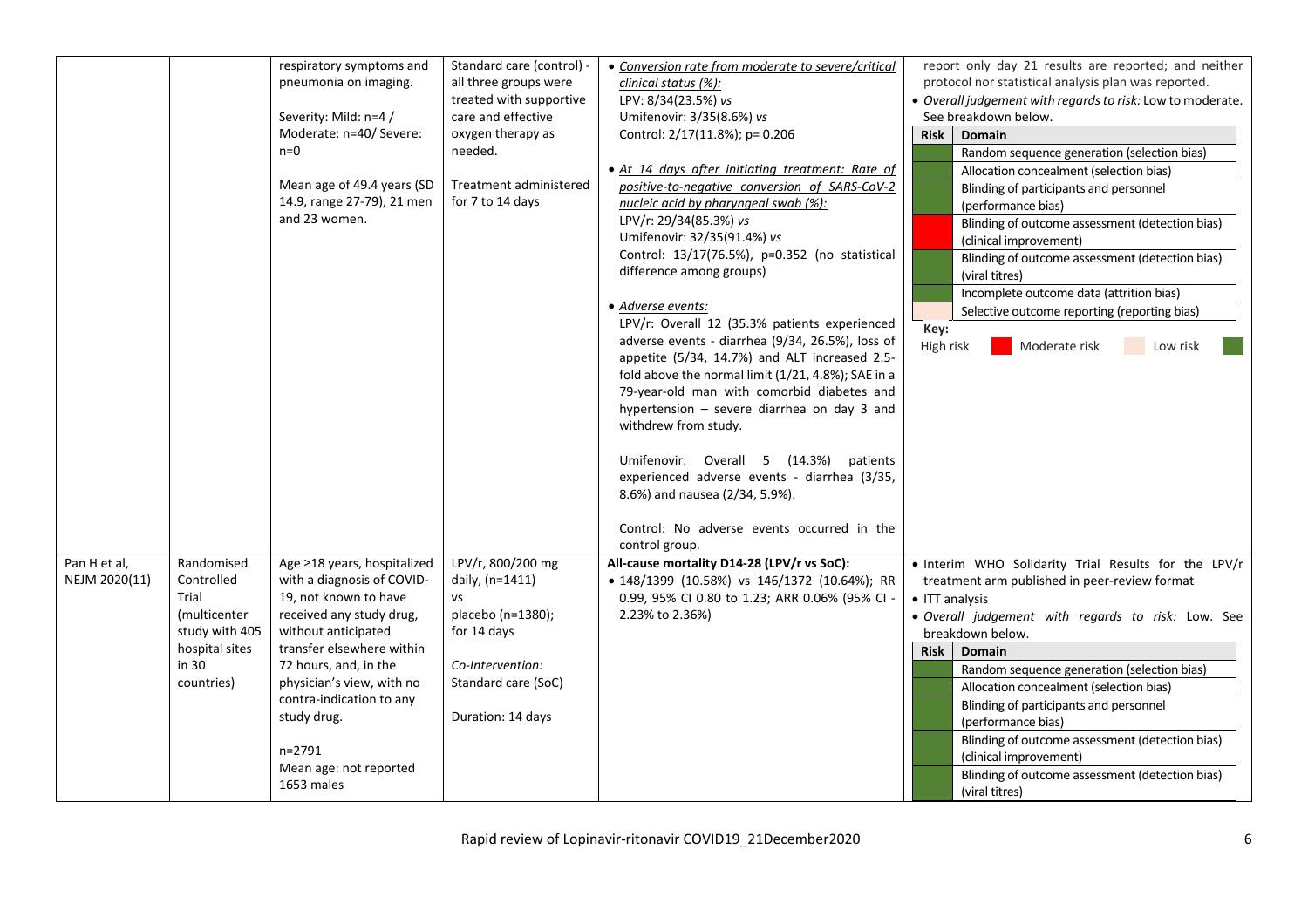|                 |                | Severity varied from mild      |                      |                                                   |             | Incomplete outcome data (attrition bias)             |
|-----------------|----------------|--------------------------------|----------------------|---------------------------------------------------|-------------|------------------------------------------------------|
|                 |                | to critical, but most were     |                      |                                                   |             | Selective outcome reporting (reporting bias)         |
|                 |                | diagnosed with mild            |                      |                                                   | Key:        |                                                      |
|                 |                | COVID-19 at study entry        |                      |                                                   |             | Moderate risk<br>High risk<br>Low risk               |
|                 |                | (n=1067)                       |                      |                                                   |             |                                                      |
| Horby P et al,  | Randomised     | In-hospital patients with      | LPV/r, 400/100 mg 12 | All-cause mortality D28 (LPV/r vs SOC):           |             | • Recovery Trial Results for the LPV/r treatment arm |
| Lancet 2020(12) | Controlled,    | clinically suspected or        | hourly, $(n=1616)$   | • 374 (23%) vs 767 (22%); RR 1.03, 95% CI 0.91 to |             | published in peer-review format                      |
|                 | Open-label,    | laboratory confirmed           | VS                   | 1.17.                                             |             | • ITT analysis                                       |
|                 | Platform Trial | SARS-CoV-2 infection, no       | SoC (n=3424);        |                                                   |             | . Overall judgement with regards to risk: Low. See   |
|                 | (multicenter   | medical history that might,    |                      |                                                   |             | breakdown below.                                     |
|                 | study with 176 | in the opinion of the          |                      |                                                   | <b>Risk</b> | Domain                                               |
|                 | hospital sites | attending clinician, put the   | Duration: 10 days or |                                                   |             | Random sequence generation (selection bias)          |
|                 | in the United  | patient at substantial risk if | until discharge      |                                                   |             | Allocation concealment (selection bias)              |
|                 | Kingdom)       | they were to participate in    |                      |                                                   |             | Blinding of participants and personnel               |
|                 |                | the trial. Aged ≥18 years      |                      |                                                   |             | (performance bias)                                   |
|                 |                | initially but from May 9,      |                      |                                                   |             | Blinding of outcome assessment (detection bias)      |
|                 |                | 2020, this age limit was       |                      |                                                   |             | (clinical improvement)                               |
|                 |                | removed.                       |                      |                                                   |             | Blinding of outcome assessment (detection bias)      |
|                 |                |                                |                      |                                                   |             | (viral titres)                                       |
|                 |                | n=5040                         |                      |                                                   |             | Incomplete outcome data (attrition bias)             |
|                 |                | Mean age: 66.3                 |                      |                                                   |             | Selective outcome reporting (reporting bias)         |
|                 |                | 3077 males                     |                      |                                                   | Key:        |                                                      |
|                 |                | Severity varied from mild      |                      |                                                   |             | Moderate risk<br>High risk<br>Low risk               |
|                 |                | to critical, mild (n=1321)     |                      |                                                   |             |                                                      |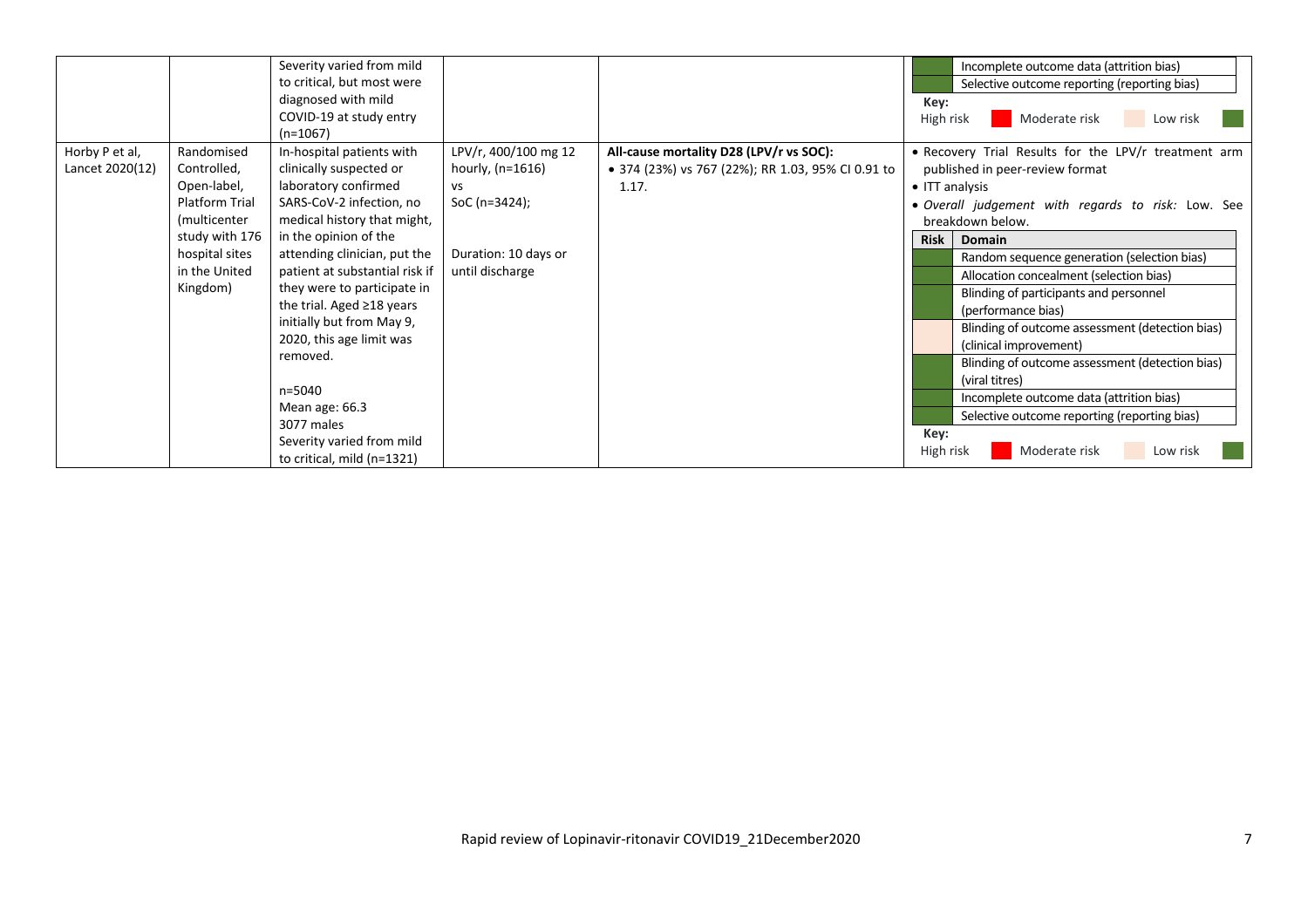# **REFERENCES**

- 1. Flexner C. HIV‐protease inhibitors. N Engl J Med. 1998 Apr;338(18):1281–92.
- 2. Chen F, Chan KH, Jiang Y, Kao RYT, Lu HT, Fan KW, et al. In vitro susceptibility of 10 clinical isolates of SARS coronavirus to selected antiviral compounds. J Clin Virol Off Publ Pan Am Soc Clin Virol. 2004 Sep;31(1):69– 75.
- 3. Spanakis N, Tsiodras S, Haagmans BL, Raj VS, Pontikis K, Koutsoukou A, et al. Virological and serological analysis of a recent Middle East respiratory syndrome coronavirus infection case on a triple combination antiviral regimen. Int J Antimicrob Agents. 2014 Dec;44(6):528–32.
- 4. Chan JF‐W, Yao Y, Yeung M‐L, Deng W, Bao L, Jia L, et al. Treatment With Lopinavir/Ritonavir or Interferon‐ β1b Improves Outcome of MERS‐CoV Infection in a Nonhuman Primate Model of Common Marmoset. J Infect Dis. 2015 Dec;212(12):1904–13.
- 5. Wu C‐Y, Jan J‐T, Ma S‐H, Kuo C‐J, Juan H‐F, Cheng Y‐SE, et al. Small molecules targeting severe acute respiratory syndrome human coronavirus. Proc Natl Acad Sci U S A. 2004 Jul;101(27):10012–7.
- 6. Kim UJ, Won E‐J, Kee S‐J, Jung S‐I, Jang H‐C. Combination therapy with lopinavir/ritonavir, ribavirin and interferon‐α for Middle East respiratory syndrome. Antivir Ther. 2016;21(5):455–9.
- 7. Arabi YM, Alothman A, Balkhy HH, Al‐Dawood A, AlJohani S, Al Harbi S, et al. Treatment of Middle East Respiratory Syndrome with a combination of lopinavir‐ritonavir and interferon‐β1b (MIRACLE trial): Study protocol for a randomized controlled trial. Trials. 2018;19(1):1–13.
- 8. Chu CM, Cheng VCC, Hung IFN, Wong MML, Chan KH, Chan KS, et al. Role of lopinavir/ritonavir in the treatment of SARS: Initial virological and clinical findings. Thorax. 2004;59(3):252–6.
- 9. Murphy RL, da Silva BA, Hicks CB, Eron JJ, Gulick RM, Thompson MA, et al. Seven-year efficacy of a lopinavir/ritonavir-based regimen in antiretroviral-naive HIV-1-infected patients. HIV Clin Trials. 2008;9(1):1-10.
- 10. Johnson M, Grinsztejn B, Rodriguez C, Coco J, DeJesus E, Lazzarin A, et al. Atazanavir plus ritonavir or saquinavir, and lopinavir/ritonavir in patients experiencing multiple virological failures. AIDS. 2005 Apr;19(7):685–94.
- 11. Pan H, Peto R, Henao‐Restrepo A‐M, Preziosi M‐P, Sathiyamoorthy V, Abdool Karim Q, et al. Repurposed Antiviral Drugs for Covid‐19 ‐ Interim WHO Solidarity Trial Results. N Engl J Med. 2020 Dec;
- 12. Horby PW, Mafham M, Bell JL, Linsell L, Staplin N, Emberson J, et al. Lopinavir–ritonavir in patients admitted to hospital with COVID‐19 (RECOVERY): a randomised, controlled, open‐label, platform trial. Lancet. 2020;396(10259):1345–52.
- 13. Cao B, Wang Y, Wen D, Liu W, Wang J, Fan G, et al. A Trial of Lopinavir–Ritonavir in Adults Hospitalized with Severe Covid‐19. N Engl J Med. 2020;1–13.
- 14. Yueping Li, Zhiwei Xie, Weiyin Lin, Weiping Cai, Chunyan Wen, Yujuan Guan, Xiaoneng Mo, Jian Wang, Yaping Wang, Ping Peng, Xudan Chen, Wenxin Hong, Guangming Xiao, Jinxin Liu, Lieguang Zhang, Fengyu Hu, Feng Li, Feng Li, Fuchun Zhang, Xilong Deng LL. An exploratory randomized, controlled study on the efficacy and safety of lopinavir/ritonavir or arbidol treating adult patients hospitalized with mild/moderate COVID-19 (ELACOI). Non‐peer Rev [Internet]. 2020;(3):1–9. Available from: doi: https://doi.org/10.1101/2020.03.19.20038984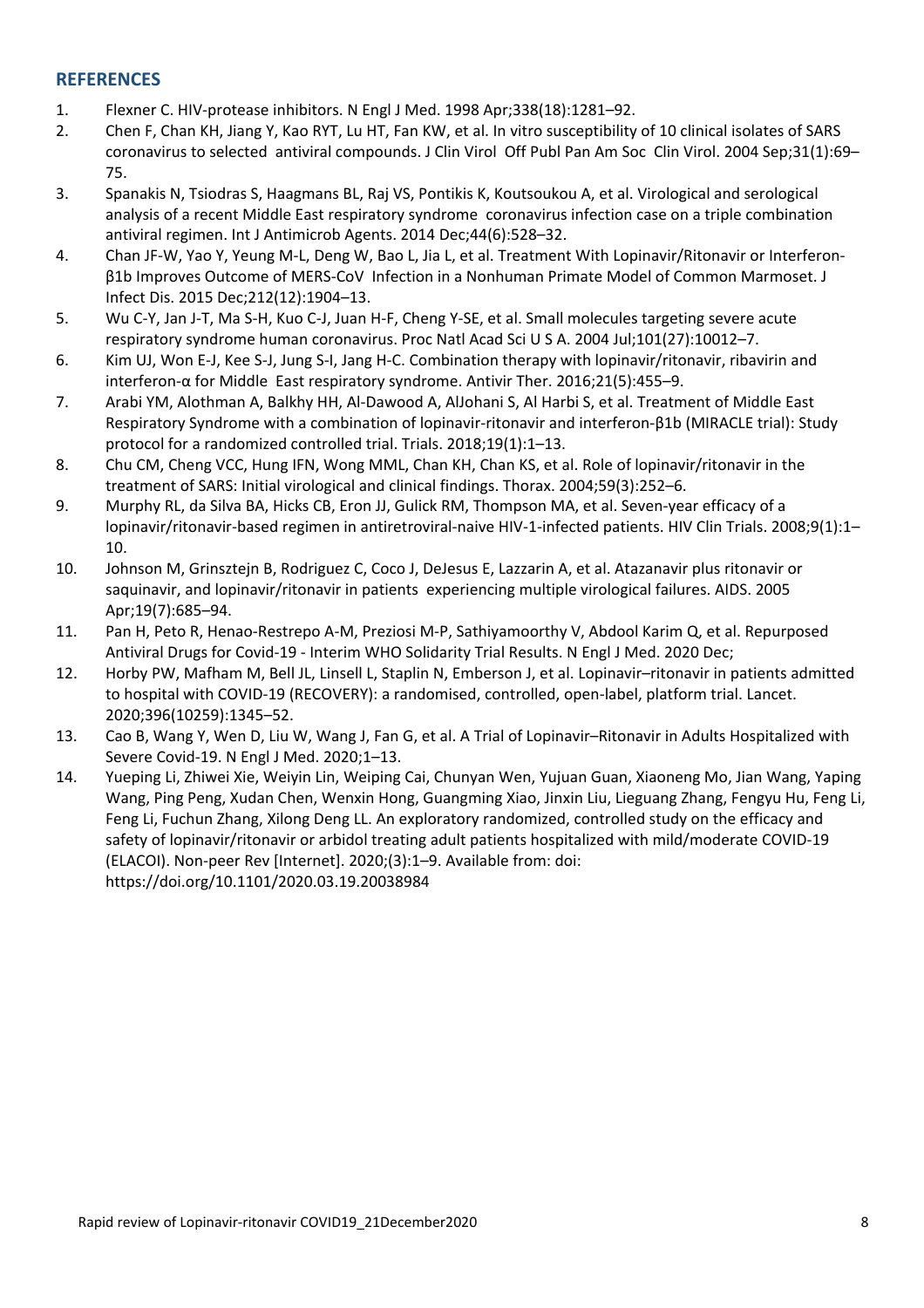#### **Appendix 1: Search strategy**

Adapted from a published search strategy in Epistemonikos. This was modified for PubMed.

#### **Epistemonikos and PubMed**

((coronavir\* OR coronovirus\* OR "corona virus" OR "virus corona" OR "corono virus" OR "virus corono" OR hcov\* OR "covid‐19" OR covid19\* OR "covid 19" OR "2019‐nCoV" OR cv19\* OR "cv‐19" OR "cv 19" OR "n‐cov" OR ncov\* OR "sars‐cov‐2" OR (wuhan\* AND (virus OR viruses OR viral) OR coronav\*) OR (covid\* AND (virus OR viruses OR viral)) OR "sars‐cov" OR "sars cov" OR "sars‐coronavirus" OR "severe acute respiratory syndrome" OR "mers-cov" OR "mers cov" OR "middle east respiratory syndrome" OR "middle-east respiratory syndrome")) AND ((lopinavir\* OR "ABT‐378" OR "ABT 378" OR ABT378)) AND ((ritonavir\* OR Norvir)).

**Cochrane living syntheses**  https://covid‐nma.com/

#### **Appendix 2: Clinical trials evaluating LPV/r for COVID‐19 treatment**

There are currently at least 51 trials investigating the use of LPV/r in treating COVID-19, https://clinicaltrials.gov

|                                          | <b>Appendix 3: Evidence to decision framework</b>                                                                                                                                                                                                                                                                                                               |                                                                                                                                                                        |
|------------------------------------------|-----------------------------------------------------------------------------------------------------------------------------------------------------------------------------------------------------------------------------------------------------------------------------------------------------------------------------------------------------------------|------------------------------------------------------------------------------------------------------------------------------------------------------------------------|
|                                          | <b>JUDGEMENT</b>                                                                                                                                                                                                                                                                                                                                                | <b>EVIDENCE &amp; ADDITIONAL CONSIDERATIONS</b>                                                                                                                        |
| <b>QUALITY OF EVIDENCE OF</b><br>BENEFIT | What is the certainty/quality of evidence?<br>Very low<br>High<br>Moderate<br>Low<br>X<br>High quality: confident in the evidence<br>Moderate quality: mostly confident, but further research may<br>change the effect<br>Low quality: some confidence, further research likely to change<br>the effect<br>Very low quality: findings indicate uncertain effect | High certainty evidence shows no mortality benefit associated<br>with LPV/r for the treatment of COVID-19.                                                             |
| EVIDENCE OF<br><b>BENEFIT</b>            | What is the size of the overall effect for beneficial<br>outcomes?<br>Moderate<br>Small<br>Uncertain<br>None<br>Large<br>X                                                                                                                                                                                                                                      | All-cause mortality D14-28 for LPV/r vs SoC:<br>191 per 1,000 vs 195 per 1,000; RR 1.02 (95% CI 0.92 to 1.12);<br>n=8050; 4 RCTs                                       |
| OF HARMS<br><b>EVIDENCE</b>              | What is the size of the effect for harmful outcomes?<br>Moderate<br>Small<br>Uncertain<br>Large<br>None<br>X                                                                                                                                                                                                                                                    | There may be a slight decrease in serious adverse events when LPV/r<br>is used compared to SoC: RR 0.61;95% CI 0.38 to 1.00; 2 RCTs, n=250,<br>low certainty evidence. |
| BENEFITS &<br><b>HARMS</b>               | Do the desirable effects outweigh the undesirable harms?<br>Favours control<br>Intervention<br>Favours<br>$=$ Control<br>intervention<br>or Uncertain<br>$\pmb{\chi}$                                                                                                                                                                                           |                                                                                                                                                                        |
| FEASABILITY                              | Is implementation of this recommendation feasible?<br>Yes<br>Uncertain<br>No<br>X                                                                                                                                                                                                                                                                               | LPV/r is SAHPRA registered and is readily available as second-line<br>antiretroviral therapy in adults.                                                                |